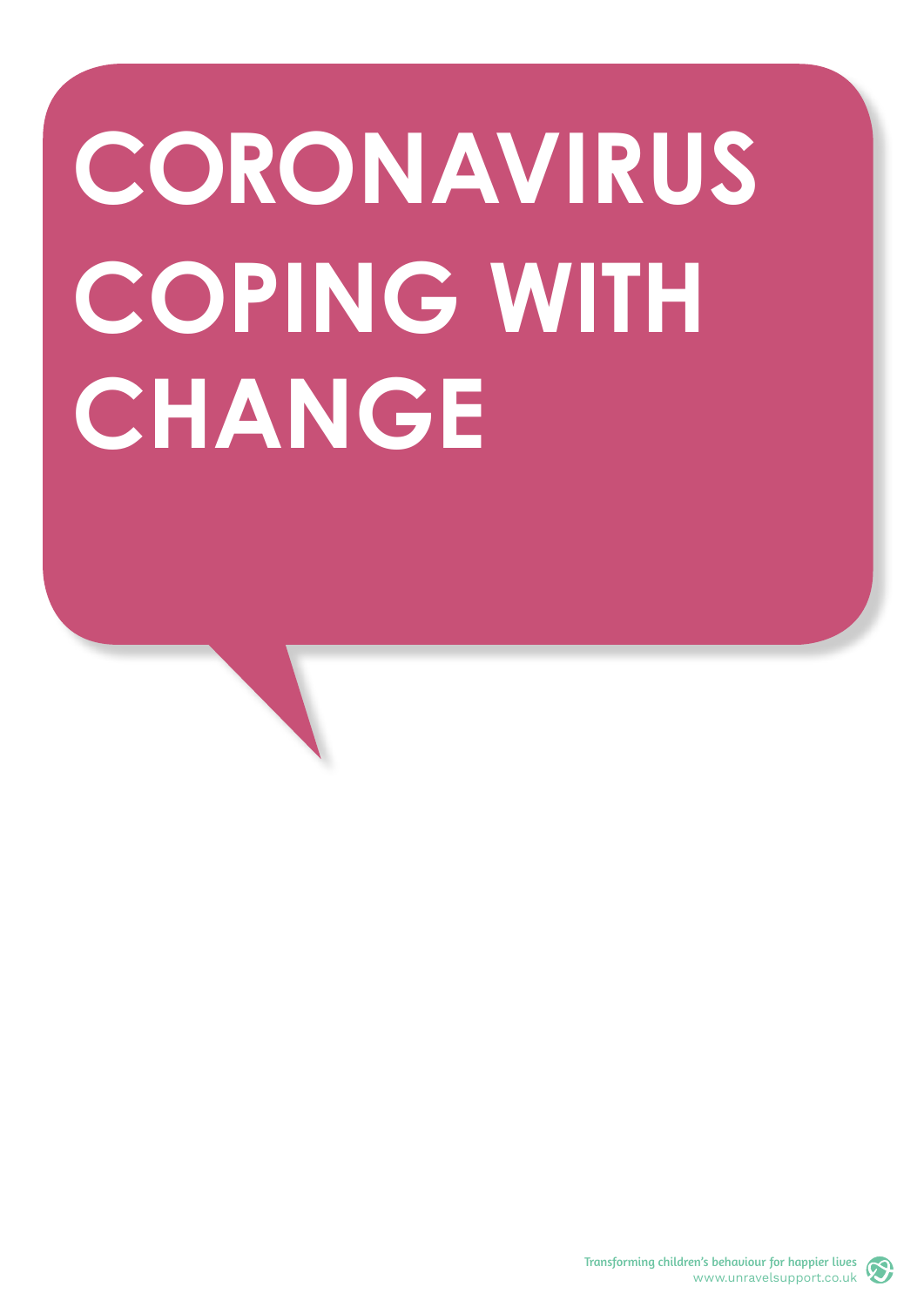#### Dear parent/carer

As you are all aware, the changes we have experienced in the last month or so due to the coronavirus outbreak have been enormous and have happened at an extraordinarily fast rate. Our brains are programmed to find comfort in familiarity and routine, whereby we can plan and feel prepared for the events that lie ahead in our everyday lives. When change is suddenly thrust upon us, it can take us a while to get used to new routines.

Some of us are really struggling to adapt to new ways of working and living, and some of us appear to be thriving, finding joy in the small things in life or setting new challenges. If you are finding it all a bit overwhelming, you are definitely not alone, so be kind to yourself. Try not to let seeing other people apparently making the best of a situation, which you might be finding difficult, make you feel worse. Remember, you are doing the best you can.

The changes we have been through and the uncertainties we face in the coming weeks can all heighten our feelings of anxiety and make us feel frustrated, resentful or angry. We are likely to be feeling more irritated than perhaps is usual for us. This is perfectly normal and is just our brains trying to keep us safe. Our brains go through various stages, often unconsciously, in order to cope with any changes, such as:

- 1. Pre-contemplation where we are largely unaware or unwilling to change
- 2. Preparation we know something needs to change and we are getting ourselves ready for it
- 3. Action this is where change happens, and we do something differently
- 4. Maintenance the change becomes normal and new habits are formed

Under normal circumstances, we have the time to work through these stages before change takes place. However, in the current situation, we may feel that the changes have been imposed on us and we have been thrown into the 'Action' stage without having the chance for our brains to catch up. Once we understand the reasons for the changes, we are more likely to accept them, and this acceptance is the key to coping positively with change.

One thing is certain, there will be many more changes in the weeks and months ahead.

We are all doing the best we can under these challenging circumstances. Be patient, be kind to yourselves and remember, things will improve.

Take care.

The Unravel Team



Supporting you on behalf of your child's school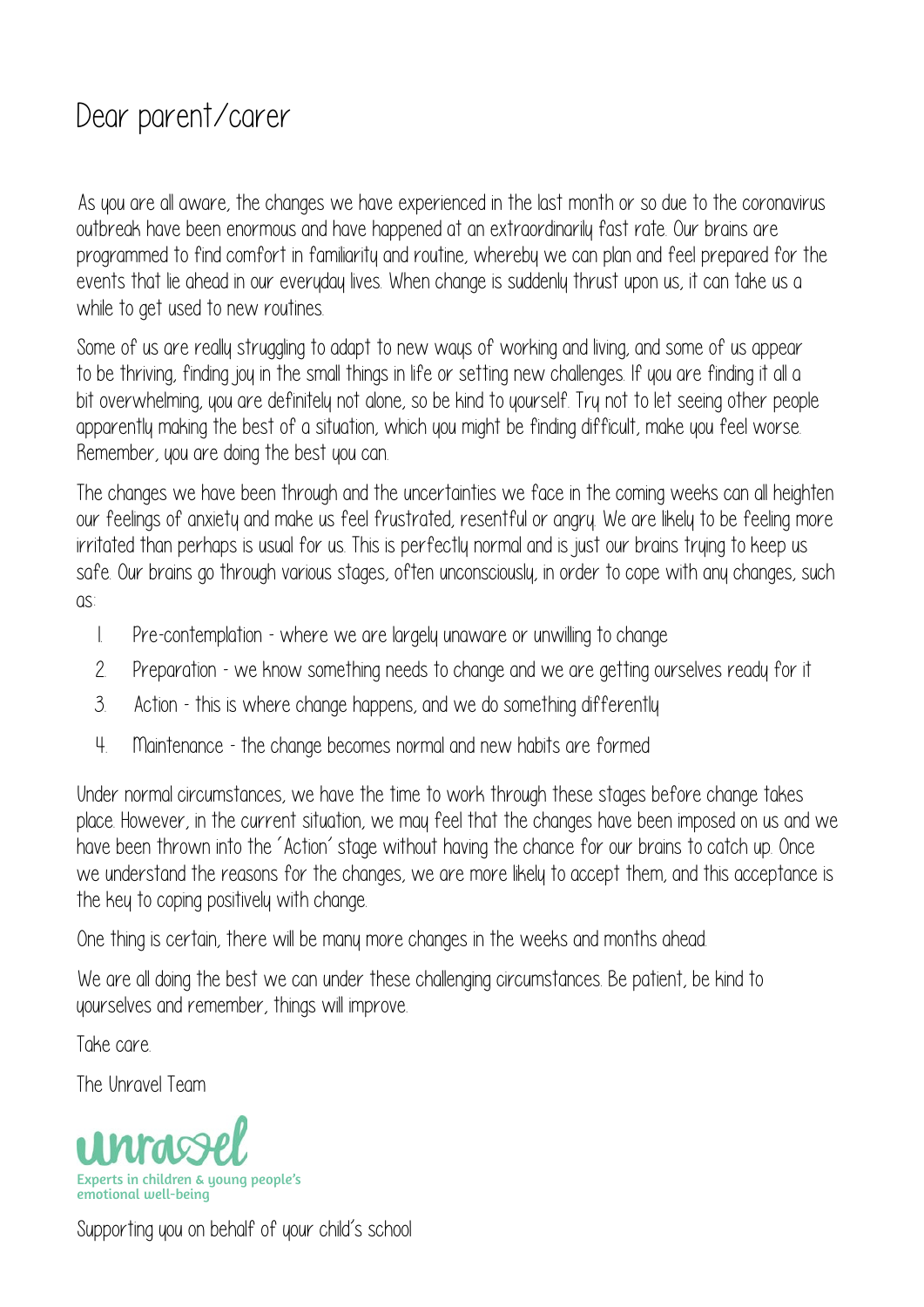### **COPING WITH CHANGE**

- Recognise that any negative emotions either you or your children feel about the changes imposed on you are normal. Your brain is just trying to keep you safe
- You don't have to like any change, e.g. not going out or not meeting friends, but trying to understand the reasons and looking for positive outcomes, e.g. keeping yourself and your family safe, can help
- Consider keeping a record of any changes you have made through this time and how you feel about them
- Remind your children of other changes they have already gone through, e.g. a house move or simply learning something new like riding a bike. Changes happen all the time and change can be a good thing
- Be aware of things you can control, e.g. what you eat  $\bullet$ and how to exercise safely. Try to accept the things that are outside of your control and consider using the following affirmation, "I have the calmness to accept the things I cannot change, the courage to change the things I can, and the wisdom to know the difference" to remind yourself that you are doing okay
- **Try some mindfulness exercises, for example, on You Tube,** an app such as 'Headspace', or listen to the Spotify 'Peaceful meditation' playlist (or similar) if you feel strong emotions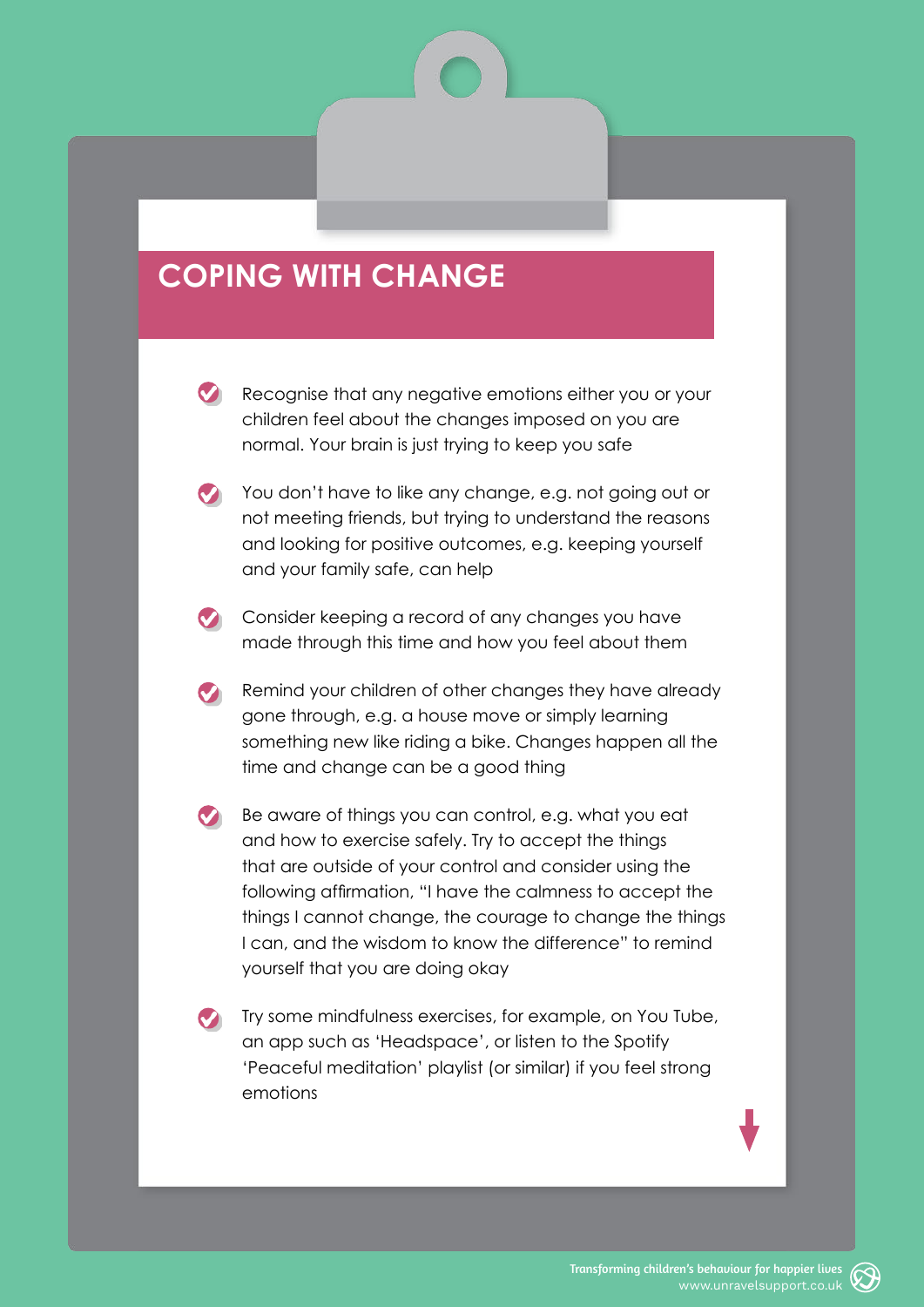### **COPING WITH CHANGE**

- Talk to each other about your feelings and work out some coping strategies together, e.g. "When I feel … then I will …"
- When you can, try to make this a positive experience, perhaps by playing games or having some fun together as a family. Laughter is a very effective way to relieve stress and anxiety
- Remember you are not alone and we will get through this  $\bullet$